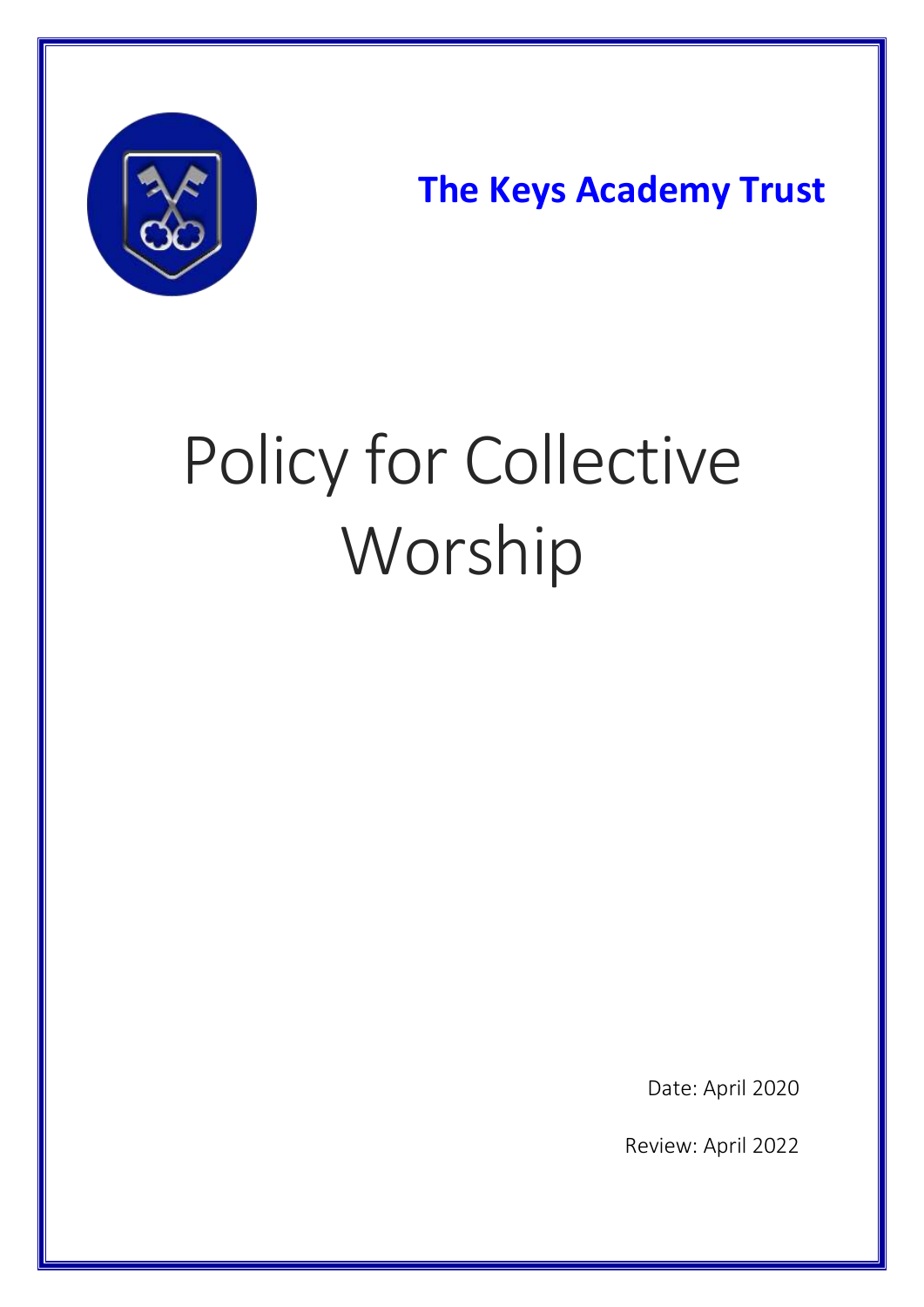#### **EARLEY ST PETER'S CE PRIMARY SCHOOL**

#### **POLICY FOR COLLECTIVE WORSHIP**

# **(1) Aim**

The aim of this policy is to explain how Collective Worship is organised at Earley St Peter's Primary School within The Keys Academy Trust.

# **(2) Introduction**

Legislation, including the Education Act 1944 and the Education Reform Act 1988, requires every school to hold a daily Act of Worship or several acts of Collective Worship, which shall be mainly Christian in character. As Church of England Schools, we believe that Collective Worship plays an important part in children's social, moral, cultural and spiritual development. We acknowledge our Christian foundation whilst valuing the contributions of other faiths.

#### **(3) School's Christian Vision**

#### **Building Strong Foundations**

The right foundations allow future potential to be unlocked and enable all in our school community to flourish. At Earley St Peter's, we want to give all our pupils strong foundations for the future. We want them to

- Be curious and creative
- Be confident and resilient
- Retain and build on their knowledge



The Bible talks about the importance of good foundations. Jesus tells Peter 'you are Peter and on this rock I will build my church' (Matthew 16.18). We also hear the parable of the wise man and the foolish man. Better to build your house on a rock than on the sand. (Matthew 7.24-27).

With Jesus as a role model, our Key Code is **built on** the Christian values of

- Kindness
	- Respect
- Honesty
- Forgiveness
- Service

It is underpinned by the Bible verse from Matthew 7 v12:

**"Treat people the same way you want them to treat you"**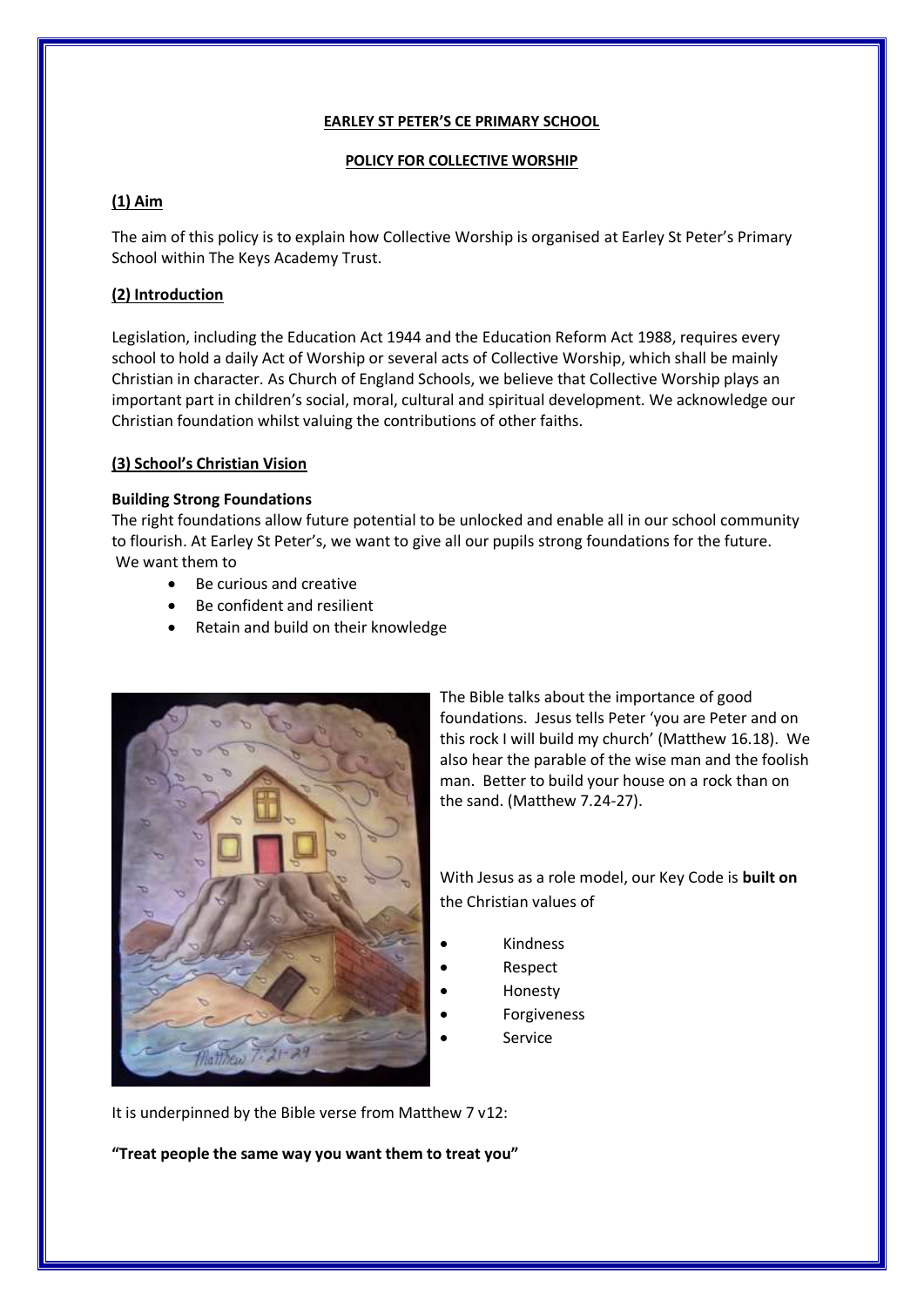# **(4) Earley St. Peter's Christian Vision and Values in Collective Worship**

It is important that all members of Earley St. Peter's C of E Primary School can confidently speak about our Vision and Values and that these are central to our Collective Worship. This will be done in an age appropriate way. To achieve this, the vision and values must be the starting point of all acts of worship. The table below indicates how the school's vision and values apply to the Collective Worship Policy.

| School Vision and         | <b>Collective Worship</b>                                                                          |
|---------------------------|----------------------------------------------------------------------------------------------------|
| Values                    |                                                                                                    |
| <b>Strong foundations</b> | • Collective worship gives pupils a strong foundation in understanding                             |
|                           | Christianity and aspects of other faiths.                                                          |
|                           | • Collective worship helps to build and develop children's character by                            |
|                           | giving them a good moral and ethical foundation enabling them to                                   |
|                           | contribute positively to both the school and wider community.                                      |
| Be creative and           | • When planning collective worship, teachers and pupils think carefully                            |
| curious                   | about how to deliver the theme in a creative and engaging way.                                     |
|                           | • Collective worship are designed to raise questions in pupils' minds and                          |
|                           | spark their curiosity.                                                                             |
| Be confident and          | . Pupils' participation in planning and leading collective worship develops                        |
| resilient                 | their self-confidence.                                                                             |
|                           | • Some collective worship themes will address the idea of resilience e.g.                          |
|                           | New Beginnings, Saying goodbye, Anti-bullying Week, Journeys,                                      |
|                           | Perseverance, Lent.                                                                                |
| Be knowledgeable          | • Collective worship should develop pupils' knowledge of a wide range of                           |
|                           | themes including the Bible, the Liturgical year, Christian festivals and                           |
|                           | celebrations, festivals and celebrations from other faiths and significant                         |
|                           | historical figures within different faith traditions.                                              |
| Kindness                  | • Many collective worship themes will include discussion about how we can                          |
|                           | show kindness to others e.g. Anti-bullying week, Friends, Christian Aid                            |
|                           | Week, Forgiveness, Possessions and Sharing.                                                        |
| Respect                   | • Respect is central to collective worship and is demonstrated by pupil                            |
|                           | engagement and the expectations of attendance of staff members.                                    |
|                           | • Collective worship should develop children's respect and reverence                               |
|                           | towards God.                                                                                       |
|                           | • Many collective worship themes will include discussion about how we can                          |
|                           | show respect to others e.g. Listening, the Key Code, Christian Aid Week,                           |
|                           | Family.                                                                                            |
| Honesty                   | . In collective worship, pupils are regularly invited to reflect honestly on<br>their own actions. |
|                           | • A number of collective worship themes will include discussion about how                          |
|                           | we should be honest and tell the truth e.g. Truth, Family, Friends, Rules.                         |
| Forgiveness               | • Pupils are given regular opportunities through prayer to ask for                                 |
|                           | forgiveness for things they have done if they would like to.                                       |
|                           | • Pupils are given regular opportunities to consider if there are people they                      |
|                           | need to forgive and how they might do this, and to reflect on things they                          |
|                           | may have done which need to be forgiven by others.                                                 |
| Service                   | • Many collective worship themes will include discussion about how we can                          |
|                           | serve others e.g. Christian Aid Week, Family, Friends, Harvest, Possessions                        |
|                           | and sharing, Helping others, Easter.                                                               |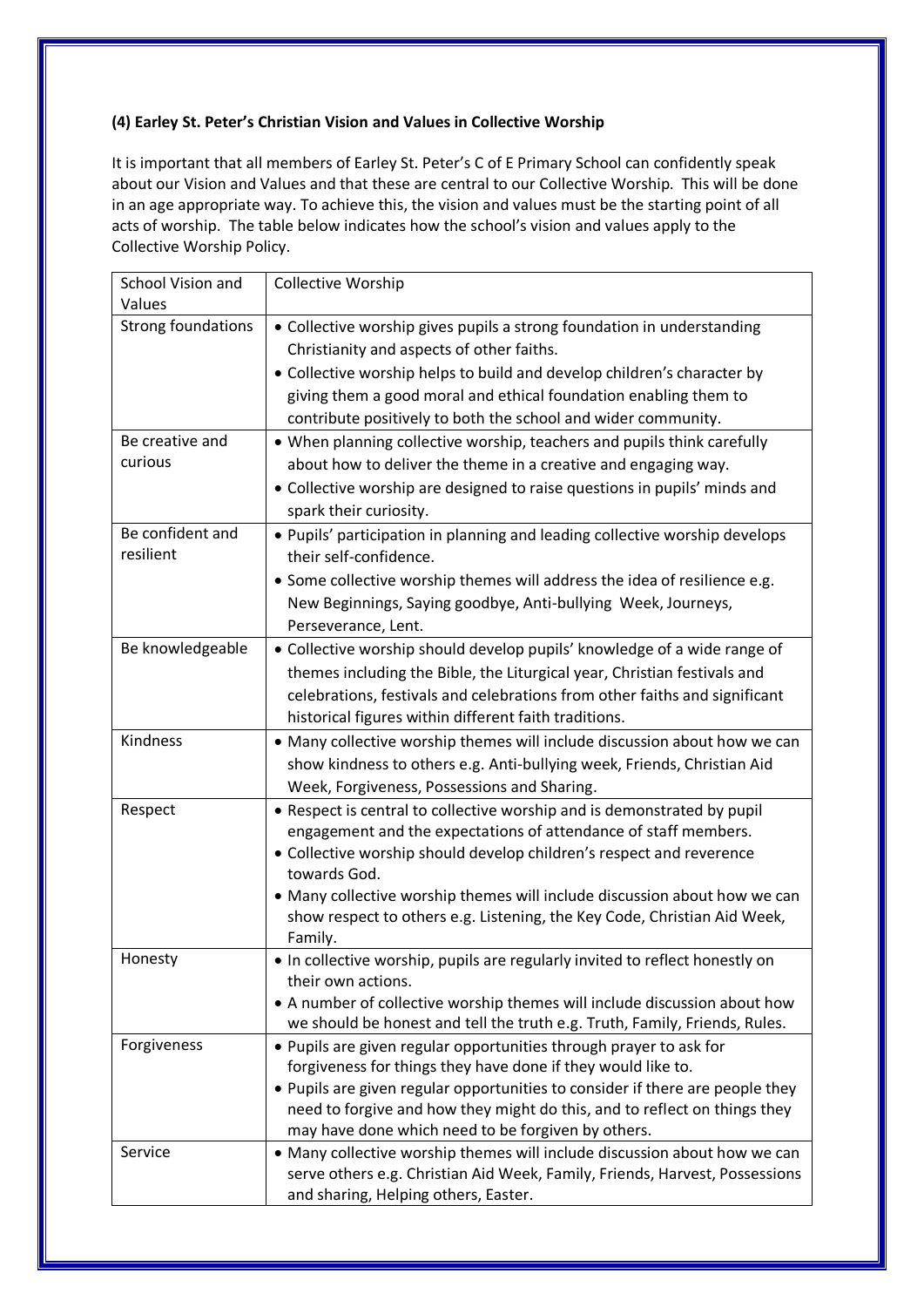### **(3) Key Points**

#### **(i) Aims of Collective Worship**

The aims of collective worship in our school are:

- to build and develop children's character by giving them a strong moral and ethical foundation enabling them to contribute positively to both the school and wider community;
- to provide a strong foundation in understanding the nature of God and enable children to worship God in three persons as Father, Son and Holy Spirit;
- to enable children to explore, and reflect on, spiritual and moral issues, to deepen their own beliefs and explore the beliefs of others;
- to encourage children to worship by creating an atmosphere conducive to silent reflection, inner response and active participation;
- to develop children's knowledge and understanding of the big story of the Bible and its key concepts e.g. salvation, incarnation;
- to give children practical experience of prayer; the importance of prayer is explained and modelled;
- to explore emotions such as love, joy, hope, friendship, fear, tolerance, understanding forgiveness and reverence;
- to celebrate and give thanks for the beauty of life and living and to share moments of awe and wonder;
- to help children develop respect for and understanding of those with different beliefs and religious practices from their own.

#### **(ii) Withdrawing pupils from Collective Worship**

The Law requires that every child should attend an act of collective worship on every School day. If any parent wishes to exercise their legal right to withdraw a child from collective worship, the Governors of the school will expect parents to discuss this with the Headteacher. The Headteacher is both responsible for the implementation of this policy and for ensuring that suitable arrangements are made for any children who are withdrawn from Collective Worship.

# **(iii) Planning**

Collective worship at Earley St. Peter's is planned around weekly themes. The Collective Worship Coordinator and the Vicar meet at the end of each academic year to review these themes and map out the themes for the following year. Detailed collective worship plans are then written for each term by the Collective Worship Co-ordinator.

The school has a worship team which is led by the Vicar and Collective Worship Co-ordinator and consists of pupil representatives from each class. The worship team meets approximately every three weeks to discuss collective worship and to plan a collective worship which they lead at the end of each half-term.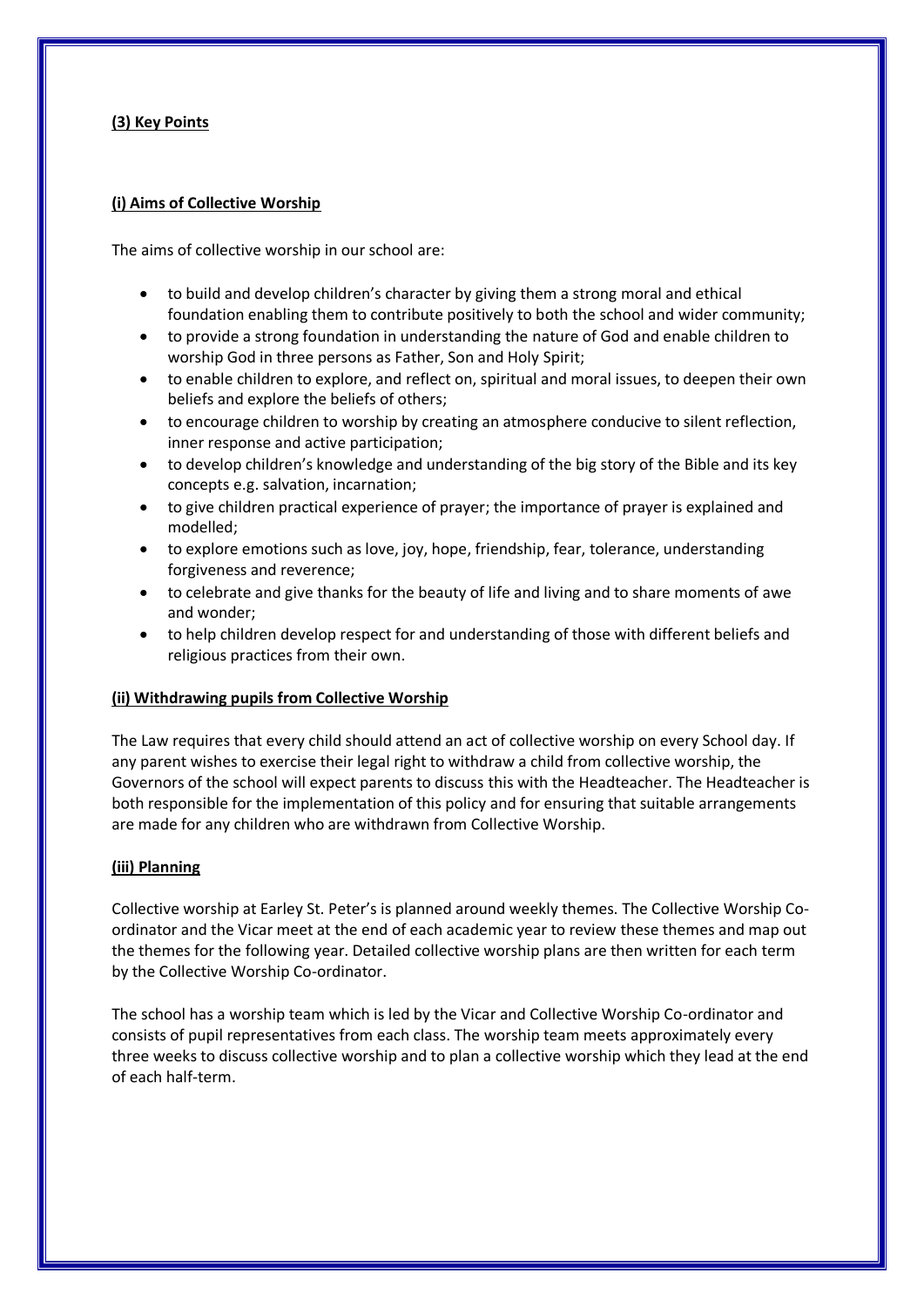# **(iv) Content**

Every act of collective worship should include the elements of lighting the three candles, music, clear theme and purpose, focal point, Biblical reference, time for reflection, prayer, symbolic action and take away thought (see Appendix 1).

Over the course of the year, the weekly themes are designed to incorporate the following topics and concepts:

- the Christian values of kindness, respect, honesty, forgiveness and service;
- the life, teachings and miracles of Jesus;
- stories, characters and themes from elsewhere in the Bible;
- the main festivals in the cycle of the Church's year;
- moral stories, festivals and celebrations from other faiths;
- the school's key code:
- British values (the rule of law, democracy, individual liberty and mutual respect and tolerance).

In addition to daily acts of collective worship, throughout the school year pupils attend six services in church which are planned and led by different year groups. Each term ends with a Communion Service.

The trustees hope that a wide variety of people will be invited to lead acts of Worship and that parents and members of the local community will be invited to share in our Worship.

Collective Worship will be monitored by the school's Collective Worship subject leader, SLT and the foundation governors.